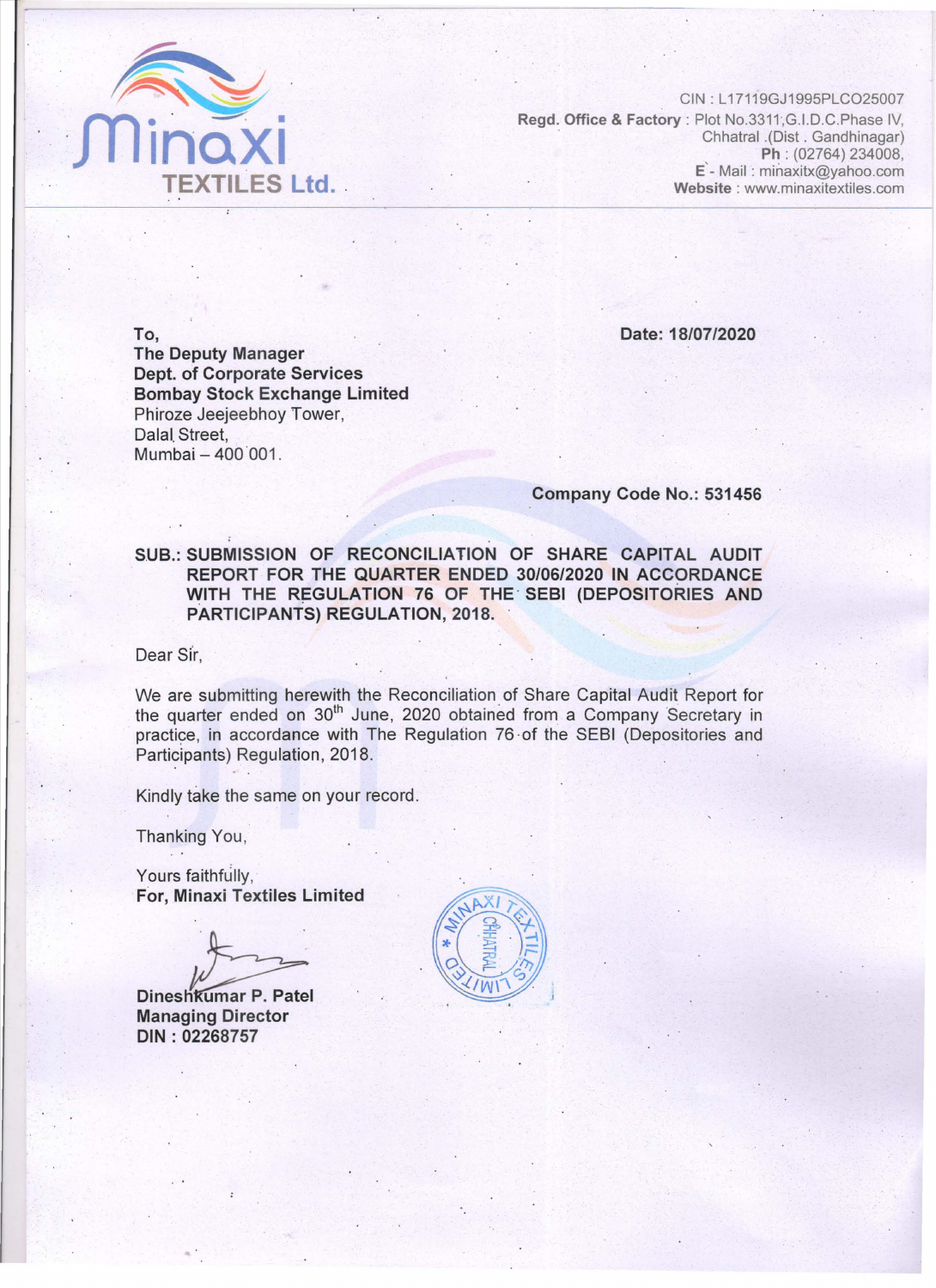

## ASHOK P. PATHAK & Co. **Company Secretaries**

**CS Ashok P. Pathak Company Secretary & Insolvency Professional** 

F-904, Titanium City Centre, 100 Ft Anand Nagar Road, Near Indian Oil Petrol Pump, Satellite, Ahmedabad - 380015 (O) 079-26934123 (M) +91 93270 02122 E-mail: csashokppathak@gmail.com

**RECONCILIATION OF SHARE CAPITAL AUDIT** 

[Regulation 76 of the SEBI (Depositories and Participants) Regulations, 2018]

| 1.                | <b>For Quarter Ended</b>                                                                        | 30-06-2020                                                                                          |                                                                                                                      |  |  |
|-------------------|-------------------------------------------------------------------------------------------------|-----------------------------------------------------------------------------------------------------|----------------------------------------------------------------------------------------------------------------------|--|--|
| 2.                | <b>ISIN</b>                                                                                     | INE952C01028                                                                                        |                                                                                                                      |  |  |
| 3.                | <b>Face Value</b>                                                                               | $1/-$ each                                                                                          |                                                                                                                      |  |  |
| 4.                | Name of the Company                                                                             | <b>Minaxi Textiles Limited</b>                                                                      |                                                                                                                      |  |  |
| 5.                | <b>Registered Office</b>                                                                        | Plot No.3311, G.I.D.C., Phase-IV, Chhatral, Taluka:<br>Kalol, Dist.: Gandhinagar - 382729, Gujarat. |                                                                                                                      |  |  |
| 6.                | <b>Correspondence Address</b>                                                                   | Plot No.3311, G.I.D.C., Phase-IV, Chhatral, Taluka:<br>Kalol, Dist.: Gandhinagar - 382729, Gujarat. |                                                                                                                      |  |  |
| 7.                | Telephone & Fax Nos.                                                                            | Telephone: (02764) 234008                                                                           |                                                                                                                      |  |  |
| 8.                | <b>Email Address</b>                                                                            | minaxitx@yahoo.com                                                                                  |                                                                                                                      |  |  |
| 9.                | Names of the Stock Exchange where<br>the Company's securities are listed                        | Bombay Stock Exchange Limited (BSE)                                                                 |                                                                                                                      |  |  |
| 10.<br>11.        | <b>Issued Capital</b><br><b>Listed Capital (Exchange-wise) BSE</b><br>(As per Company's Record) | Number of shares<br>61800000*<br>49416000                                                           | % of Total<br>100.00%<br>79.96%                                                                                      |  |  |
| 12.<br>13.<br>14. | Held in dematerialized form in CDSL<br>Held in dematerialized from in NSDL<br>Physical          | 8776710<br>38769290<br>1870000                                                                      | 14.20%<br>62.73%<br>3.03%                                                                                            |  |  |
| 15.               | Total No. of shares (12+13+14)                                                                  | 49416000                                                                                            | 79.96%                                                                                                               |  |  |
| 16.               | Reason for difference if any, between (10& 11), (10&15),<br>(11815)                             |                                                                                                     | *There is a difference of<br>12384000<br>shares<br>in.<br>$(10&11)$ and $(10&15)$<br>as<br>the shares are forfeited. |  |  |

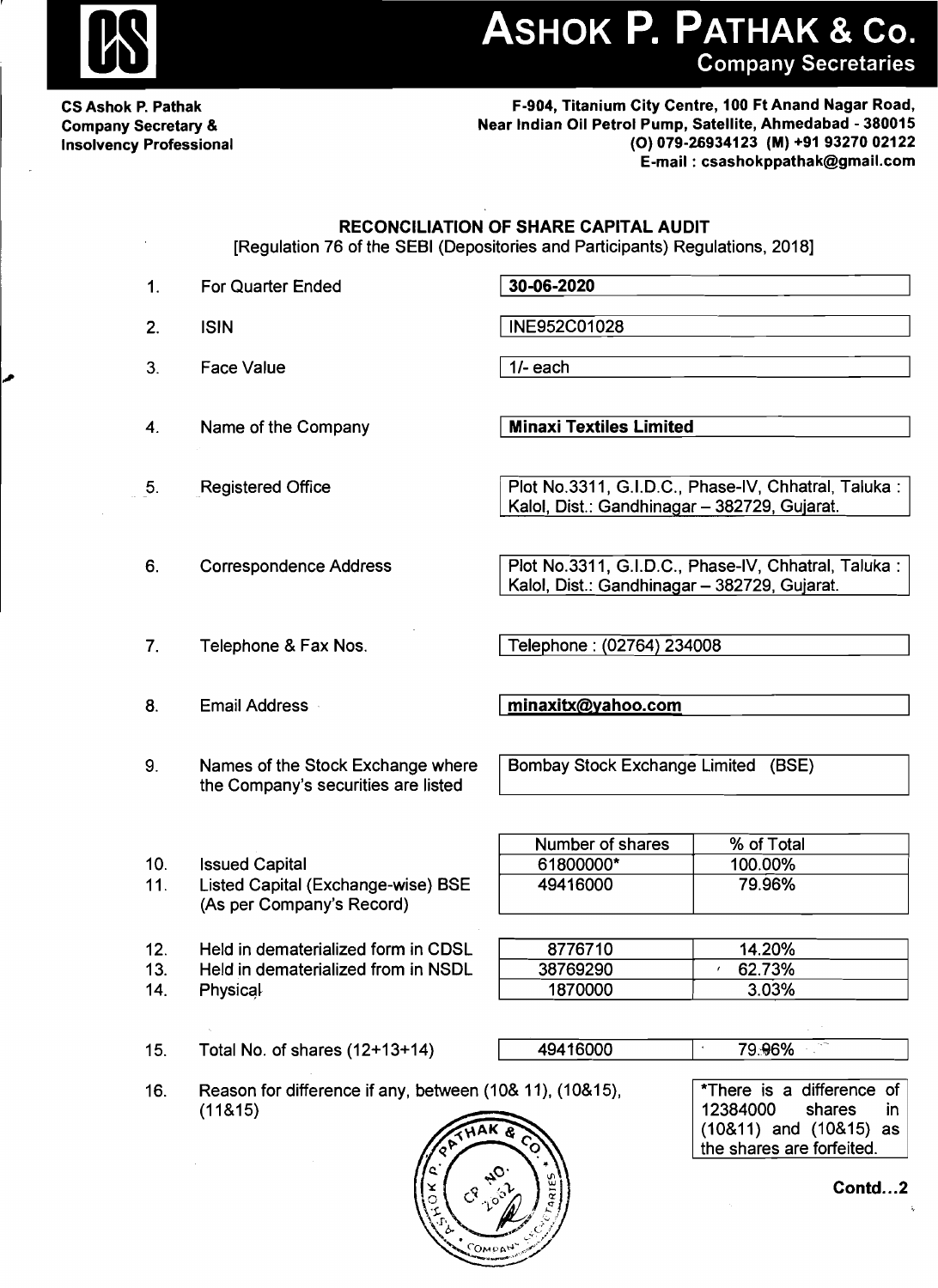

## ASHOK P. PATHAK & Co. **Company Secretaries**

CS Ashok P. Pathak Company Secretary & Insolvency Professional

F·904, Titanium City Centre, 100 Ft Anand Nagar Road, Near Indian Oil Petrol Pump, Satellite, Ahmedabad - 380015 (0) 079·26934123 (M) +919327002122 E-mail: csashokppathak@gmail.com

 $...$  11 2  $11...$ 

17. Certifying the details of changes in share capital during the quarter under consideration as per Table Show

| <b>Particulars</b>                  | No. of<br>shares | Applied/<br>Not applied<br>for listing | Listed on<br><b>Stock</b><br><b>Exchanges</b><br>(Specify)<br>Names) | <b>Whether</b><br>intimated to<br><b>CDSL</b> | <b>Whether</b><br>intimated<br>to NSDL | In-principal<br>approval<br>pending<br>for SE<br>(Specify<br><b>Names</b> ) |
|-------------------------------------|------------------|----------------------------------------|----------------------------------------------------------------------|-----------------------------------------------|----------------------------------------|-----------------------------------------------------------------------------|
| <b>Rights</b>                       | <b>Nil</b>       | Nil                                    | N.A.                                                                 | N.A.                                          | N.A.                                   | <b>N.A.</b>                                                                 |
| <b>Bonus</b>                        | Nil              | Nil                                    | N.A.                                                                 | N.A.                                          | N.A.                                   | N.A.                                                                        |
| <b>Preferential Issue</b>           | <b>Nil</b>       | Nil                                    | N.A.                                                                 | N.A.                                          | <b>N.A.</b>                            | N.A.                                                                        |
| <b>ESOPs</b>                        | Nil              | Nil                                    | N.A.                                                                 | N.A.                                          | N.A.                                   | N.A.                                                                        |
| Amalgamation                        | Nil              | Nil                                    | <b>N.A.</b>                                                          | <b>N.A.</b>                                   | <b>N.A.</b>                            | N.A.                                                                        |
| Conversion                          | Nil              | <b>Nil</b>                             | N.A.                                                                 | N.A.                                          | N.A.                                   | N.A.                                                                        |
| <b>Buyback</b>                      | <b>Nil</b>       | Nil                                    | <b>N.A.</b>                                                          | N.A.                                          | N.A.                                   | N.A.                                                                        |
| <b>Capital Reduction</b>            | Nil              | <b>Nil</b>                             | N.A.                                                                 | N.A.                                          | N.A.                                   | N.A.                                                                        |
| Forfeiture                          | <b>Nil</b>       | Nil                                    | N.A.                                                                 | N.A.                                          | N.A.                                   | N.A.                                                                        |
| Any Other (Initial<br>Public Offer) | <b>Nil</b>       | <b>Nil</b>                             | N.A.                                                                 | N.A.                                          | <b>N.A.</b>                            | N.A.                                                                        |

18. Register of Members is updated (Yes/No) If not, updated up to which date

Yes

N.A

- 19. Reference of previous quarter with regards to excess dematerialized shares, if any
- 20. Has the company resolved the matter mentioned in Point No.19 above in the current quarter? If not, reason why?

N.A

21. Mentioned the total no. of requests, if any, confirmed after 21 days and the total no. of request pending beyond 21 days with the reason for delay

| Total No. of<br>requests | demat $\vert$ No. of request $\vert$ No. of shares |     | Reason for delay |
|--------------------------|----------------------------------------------------|-----|------------------|
| Confirm after 21 days    | Nil                                                | Nil | Not applicable   |
| Pending for more than    | Nil                                                | Nil | Not applicable   |
| 21 days                  |                                                    |     |                  |

22. Name, Telephone & Fax No. of the Compliance Officer of the Company Ms. Priyanka M. Patel, Company Secretary and Compliance Officer.



| ivis. I hydrika ivi. I alci, Obhibariy Occiclary and |
|------------------------------------------------------|
| Compliance Officer.                                  |
| Membership No.: A 43013                              |
| Date of Appointment: 01.12.2018                      |
| Tel. No.: (02764) 234008, Fax. No.: -                |
| Mobile No.: 9979874372                               |
| Email ID: minaxitx@yahoo.com                         |
|                                                      |

Contd...3